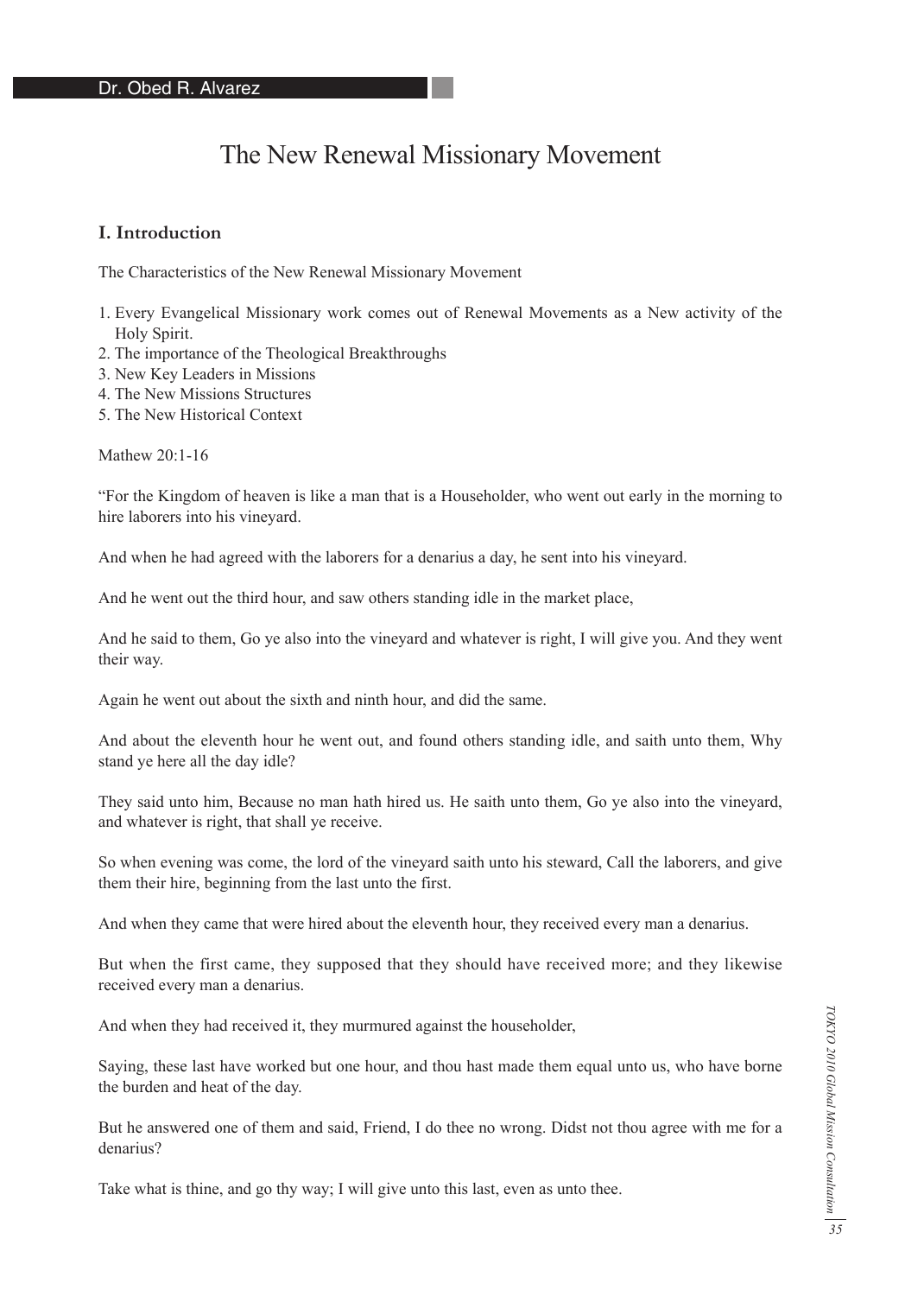Is it not lawful for me to do what I will mine with mine own? Is thine eye evil, because I am good?

So the last shall be first, and the first last; for many are called but few chosen."

God wants more workers for His fields. There is no part in the Bible where we find that the Lord doesn't want any more workers, that He already has enough. You will always find that the Lord wants more workers today.

So, what kind of workers does He need today?

There are two types of workers:

- 1. All those who are ready and willing to obey the command of the Great Commission.
- 2. Those who love and are willing to risk all for missionary cause.

This passage speaks to us about the 2000 years of missionary work. It says that this master hires workers. The great question is: why does God want workers? The only way to understand this is that God needs people who will dedicate themselves exclusively to His work. God only wants to hire missionaries. This is the whole message. He doesn't want doctors, who are only doctors or engineers who are only engineers or title lawyers, who are only title lawyers. No! God wants to hire missionary doctors, missionary engineers and missionary title lawyers.

As the famous Oswald Smith said, "I am an evangelist, but first I am a missionary. I am a pastor, but first I am a missionary. I am a teacher, but first I am a missionary." God hires missionaries, He keeps hiring missionaries, and He will continue to hire them until His work finished.

We are going to look at several time periods of Renewal Missionary Movements but there are three things we should understand before we look at them:

1. As far as the Lord is concerned everyone is idle or unemployed if they are not working for Him. When the Lord went to contract missionaries, what were they doing? They were unemployed. But many times we say, I am not unemployed. I am a doctor; I have plenty of work. But as far as God is concerned you are unemployed. As the word says, "He who has ears to hear let him hear." No one on earth is going to argue with God, saying that he is too busy. God is going to tell you if you are a missionary, you are not unemployed, because you are fulfilling the plans of the Creator of all things.

 We should understand that all are unemployed if we are not living out God's plan for us. It doesn't matter if you are a doctor, a senator or the president, you will always be idle as far as He is concerned if you don't have a part in missions. The president of the Republic is just as idle as far as the Lord is concerned, if he is not doing anything to advance the missionary cause. What is his investiture worth if he is still a sinner and his destiny is hell?

- 2.The Lord has agreed to pay His workers a worthy salary. He says in his Word: "I will pay you a denarius." What was a denarius? It was equivalent to the minimum wage that was given to a Roman soldier, and a Roman soldier was well paid in the time of Jesus. God is not unjust; He gives us a good salary. So, we see that God pays for missionary work, and He pays well. I would not have any authority to tell you this if I had not experienced it. But, yes, it is true that He pays well. And what He pays us serves.
- 3. The last will be first and the first will be last many times, and we can even bless others. There are cultures that have problems in this area; they always want to be first. Many denominations fight with others, trying to show that they are first. Today we have to lay aside this attitude. "The one who believes himself to be first will be last," is what our God wants to communicate in this parable; competition doesn't exist in missionary work. Today there are ministries that have been at work for 50 or 100 years, but this doesn't mean that they are the first. God can raise up another ministry to do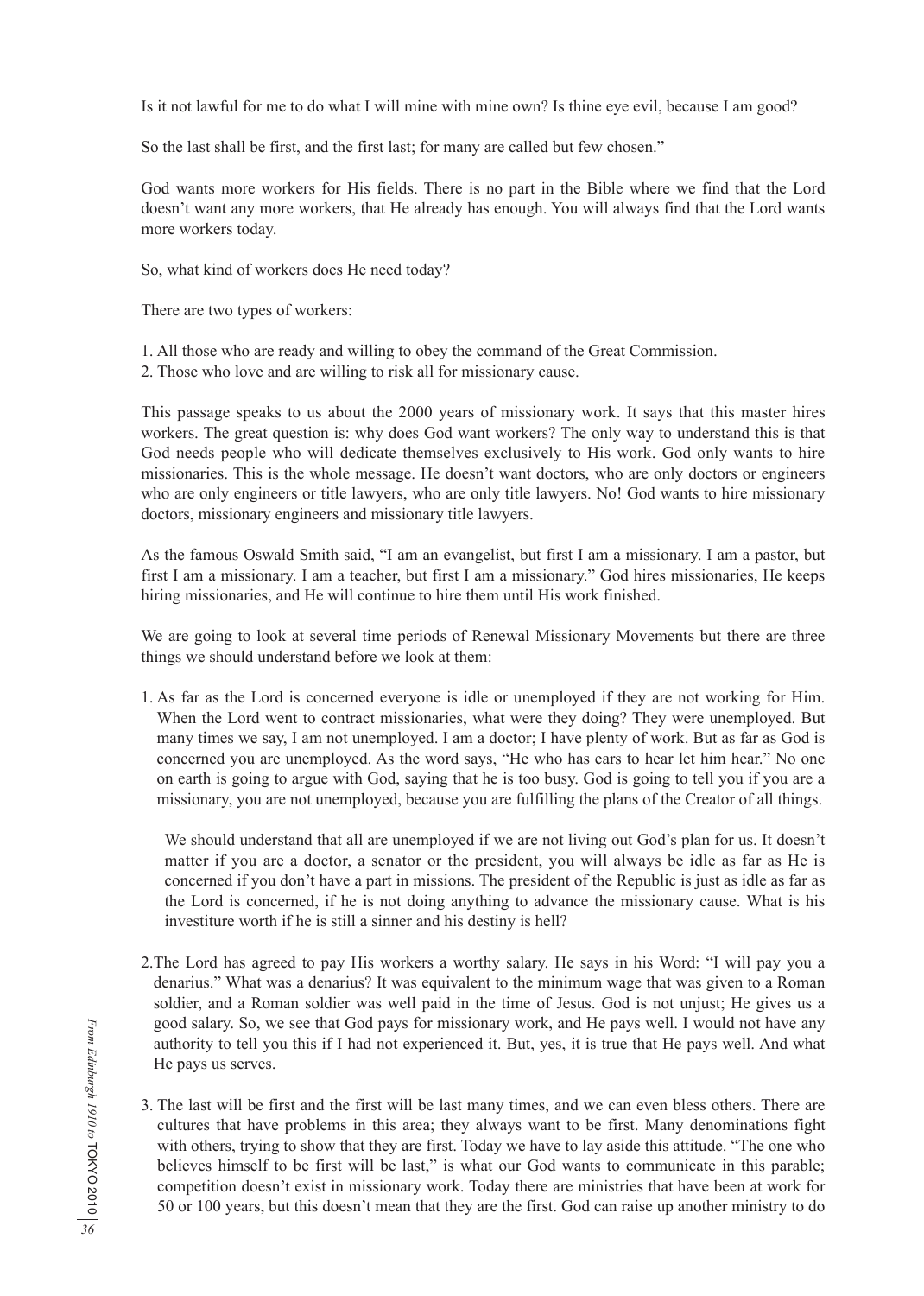the same work in less time. This is what the Lord of the Harvest wants to communicate.

With these three points in mind, let's look at the following time periods of Renewal Missionary Movements.

### **II. Period 1: The Messianic Missionary Movement**

The Word of God says the master of the vineyard went out very early. According to Greek culture, the hour was 6:00am. The first group hired was the Jewish Christians. Jesus Himself hired the first missionaries. When Jesus was walking by the edge of the river, he saw Peter and Andrew, completely involved in the task at hand, fishing. But in Jesus' eyes they are idle, so He contracted them without losing any time. He changed their profession; He made them fishers of men, the profession of Jesus.

Then, He found Matthew, a tax collector. Matthew considered himself busy, but Jesus considered him idle, and He hired him, too. And one-by-one God Himself chose individuals from the Jewish culture to take responsibility for the early missionary work. Of course, all of us know of the great missionary work that this culture achieved: a fantastic spread of the Gospel in all the Middle East that inundated all of the old World. "And those who are turning the world upside down have arrived here." All this missionary euphoria lasted until the year 313 with the Edict of Milan.

For this great work that was done by the Jewish Christians, God paid a just salary for this culture. Even today it is difficult to find a poor Jew. The Jewish Christians worked for three centuries and the salary that God gave them has lasted until the 21st century.

#### **III. Period 2: The Western Missionary Movement**

Again, the owner of the missionary work went out at the third hour, 9 o'clock in the morning, to hire more workers. After the Jewish Christians, the Gospel was passed to the Europeans. This became the second group chosen. We all know that the Gospel arrived in Europe through a woman named Lydia (Acts 8:16). If it is true that Europe was chosen, the question is: What were the Europeans doing before there were completely idle: the Barbarians, the Vikings, and the Pirates were idle people without direction. But the Christian missionary work redeemed them and with their successes and in spite of their failures they carried the Gospel to different continents of the world. For example, they invaded Africa, Asia and Latin America through the conquerors and colonization. And as they went they carried Christianity. No European can deny that his culture was permeated with the Sacred Scriptures, in other words the European culture owes a debt to the Bible. There is no way to explain the evolution of the European culture apart from Holy Scriptures.

Of course, we see again that God paid a good salary to the Europeans, who are blessed until today. Now we understand that the Macedonian that Paul saw was a white European.

Regarding who are the first or the last, this causes a great conflict to the Europeans, compared to those who don't care if they are first or last.

### **IV. Period 3: The British Missionary Movement**

Since the Lord of the harvest was not satisfied with the progress of the missionary work, He went out again at the sixth hour, 12 o'clock noon, to look for more workers. And this time He finds the English culture. The English are the third group chosen by God. For 250 years they were responsible for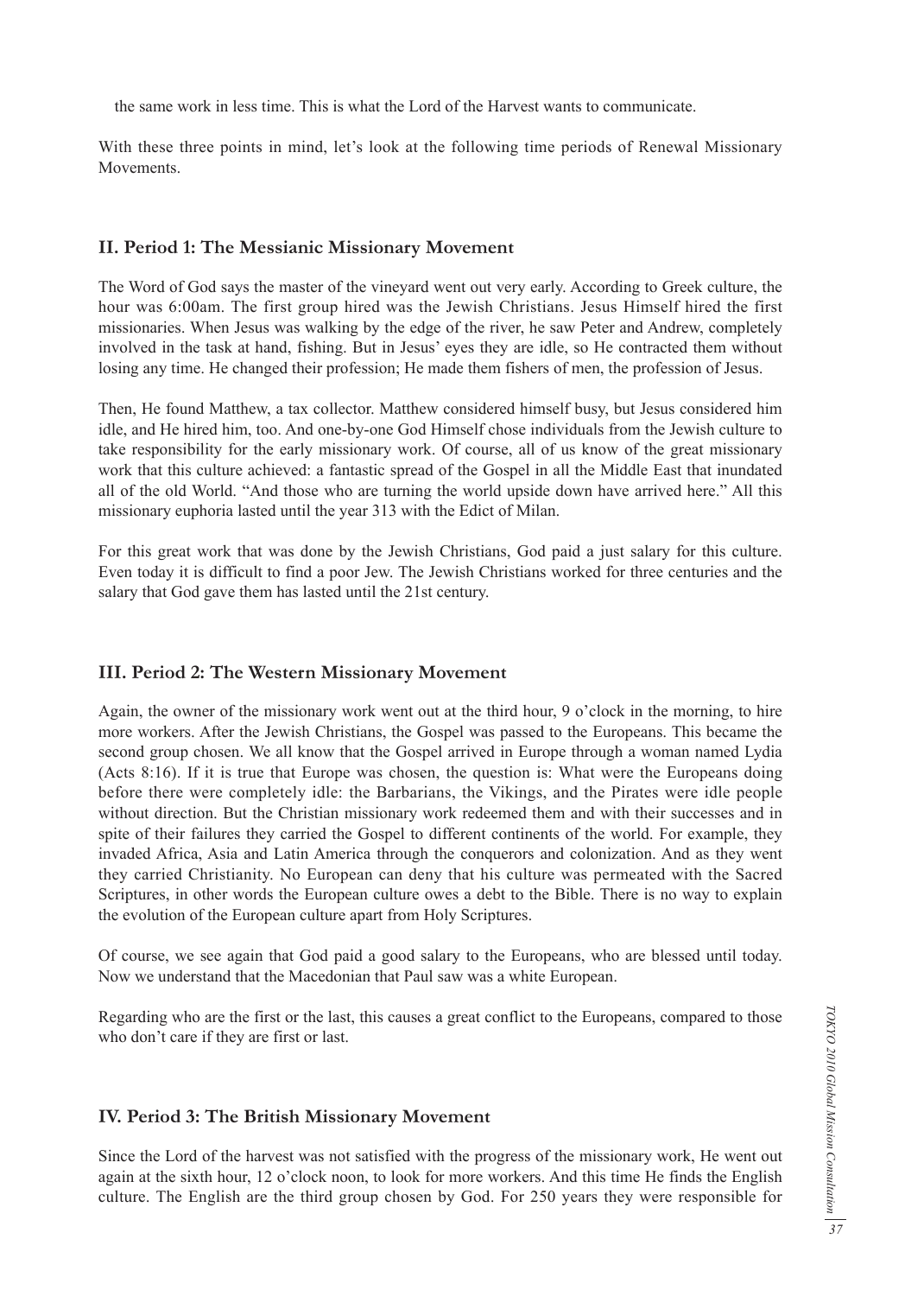spreading the Gospel throughout the entire world. We have Hudson Taylor, William Carey and John Wesley, who were responsible for spreading the Gospel through denominations. The Methodists, Anglicans, Baptists, Congregationalists, Mennonites and Presbyterians are the fruit of all these 250 years of missionary work. In short, the great contribution of this period is the founding of the denominations. Now the great question is: "What were the English going before they were hired?"

They were the worst. Children were dying in the streets of hunger. Pestilence and illnesses were their daily bread. Unemployment and exploitation of children were terrible in England. It is there that the Lord of the mission contracts this ethnic group. And for the great missionary work that they accomplished during these 250 years, God blessed the nation and gave them a just salary. In other words, the English culture also owes a great debt to the missionary cause, and this includes the Queen and her dynasty.

In the area of being first or last, here we find a great conflict. To the English it is difficult to accept the last position; they always want to be first.

## **V. Period 4: The North American Missionary Movement**

One more time the Lord of the vineyard went out at the ninth hour, 3 o'clock in the afternoon, and this time He chose the North Americans. This new group did one of the greatest missionary works of the last ten decades of the 20th century.

It is here that the Pentecostals and Assemblies of God are born, among others (Post-denominationalism or Neo-denominationalism), and then the independent Charismatic churches appeared. Again, we ask: "What were the North Americans doing before they were hired? They were gravely idle with no future, but for the cause of the Gospel they were blessed.

And everyone knows they owe what they have to the missionary work they did. Our God paid them very well. That is why they use the expression "God bless America," even though they would fail to say, "because of the missionary work."

But unfortunately, since the 60's the fervent missionary spirit and enthusiasm for the Gospel has declined due to secularism and liberalism. Much of the money given previously to missionary work is being distributed today to Buddhists, Muslims and religions of India. Something is dying in the heart of the North Americans.

As with the English, it seems that this group likes to be the first. But now it appears that God is giving the missionary torch to another cultural group: the missionaries of the New Renewal Missionary Movement.

## **VI. Period 5: The New Renewal Missionary Movement**

And about the eleventh hour He went out, and found others standing idle, and said to them, "Why stand ye here all the day idle?" They said unto Him, "Because no man has hired us." He said unto them, "Go ye also into the vineyard, and whatever is right that shall ye receive."

The eleventh hour, 5 o'clock in the afternoon, is when the day is ending, the night is coming and there will not be any more time to work. At this time He goes out to look for more workers and He sees the Third World, and He chooses them and He passes the missionary torch to them. According to the verses mentioned above, at five in the afternoon God finds another quantity of idle persons. Where are the majority of idle people in the world? (Asia, Africa, the Middle East, and Latin America) and God Himself is contracting them.